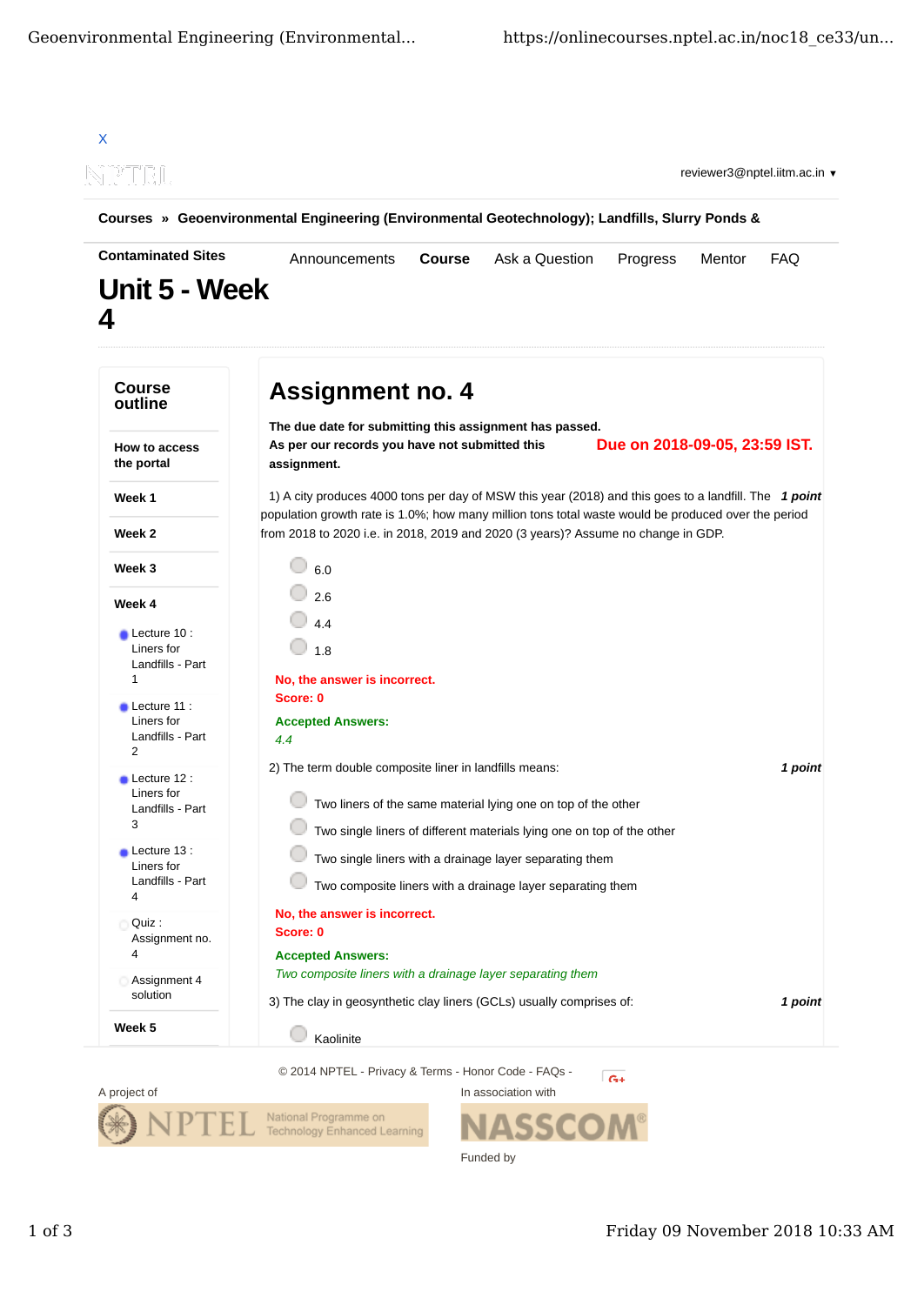|                | <b>Accepted Answers:</b>                                                                                                                                    |
|----------------|-------------------------------------------------------------------------------------------------------------------------------------------------------------|
| Week 9         | <b>Bentonite</b><br>ce De                                                                                                                                   |
| Week 10        | 4) Composite liners also leak but the leakage is very low in comparison to clays alone or<br>1 point<br>geomembranes alone. This is because leakage occurs: |
| <b>Week 11</b> | Over very small area at very slow rate                                                                                                                      |
| Week 12        | Over very large area at very slow rate                                                                                                                      |
|                | Over very small area at very fast rate                                                                                                                      |
|                | Very large area at very fast rate                                                                                                                           |
|                | No, the answer is incorrect.<br>Score: 0                                                                                                                    |
|                | <b>Accepted Answers:</b>                                                                                                                                    |
|                | Over very small area at very slow rate                                                                                                                      |
|                | 5) Indicate the range of thickness, in mm, of HDPE geomembranes used as liners for landfills: 1 point                                                       |
|                | 0.25 to 0.50                                                                                                                                                |
|                | 0.50 to 0.75                                                                                                                                                |
|                | 1.5 to 2.5                                                                                                                                                  |
|                | 2.5 to 5.0                                                                                                                                                  |
|                | No, the answer is incorrect.                                                                                                                                |
|                | Score: 0                                                                                                                                                    |
|                | <b>Accepted Answers:</b><br>1.5 to 2.5                                                                                                                      |
|                | 6) Which type of liners are self-healing?<br>1 point                                                                                                        |
|                | Clay liners                                                                                                                                                 |
|                | Concrete                                                                                                                                                    |
|                | Polymeric membranes                                                                                                                                         |
|                | Metal sheets                                                                                                                                                |
|                | No, the answer is incorrect.<br>Score: 0                                                                                                                    |
|                | <b>Accepted Answers:</b><br><b>Clay liners</b>                                                                                                              |
|                | 7) The range of bentonite required in amended soil liners used at the base of landfills varies in 1 point                                                   |
|                | the range:<br>$\circ$ 0.25 to 0.50%                                                                                                                         |
|                | 0.50 to 1.50%                                                                                                                                               |
|                | 5 to 15%                                                                                                                                                    |
|                | 20 to 30%                                                                                                                                                   |
|                | No, the answer is incorrect.<br>Score: 0                                                                                                                    |
|                | <b>Accepted Answers:</b>                                                                                                                                    |
|                | 5 to 15%                                                                                                                                                    |
|                | 8) Double composite liners are used in:<br>1 point                                                                                                          |
|                | Municipal waste landfills                                                                                                                                   |